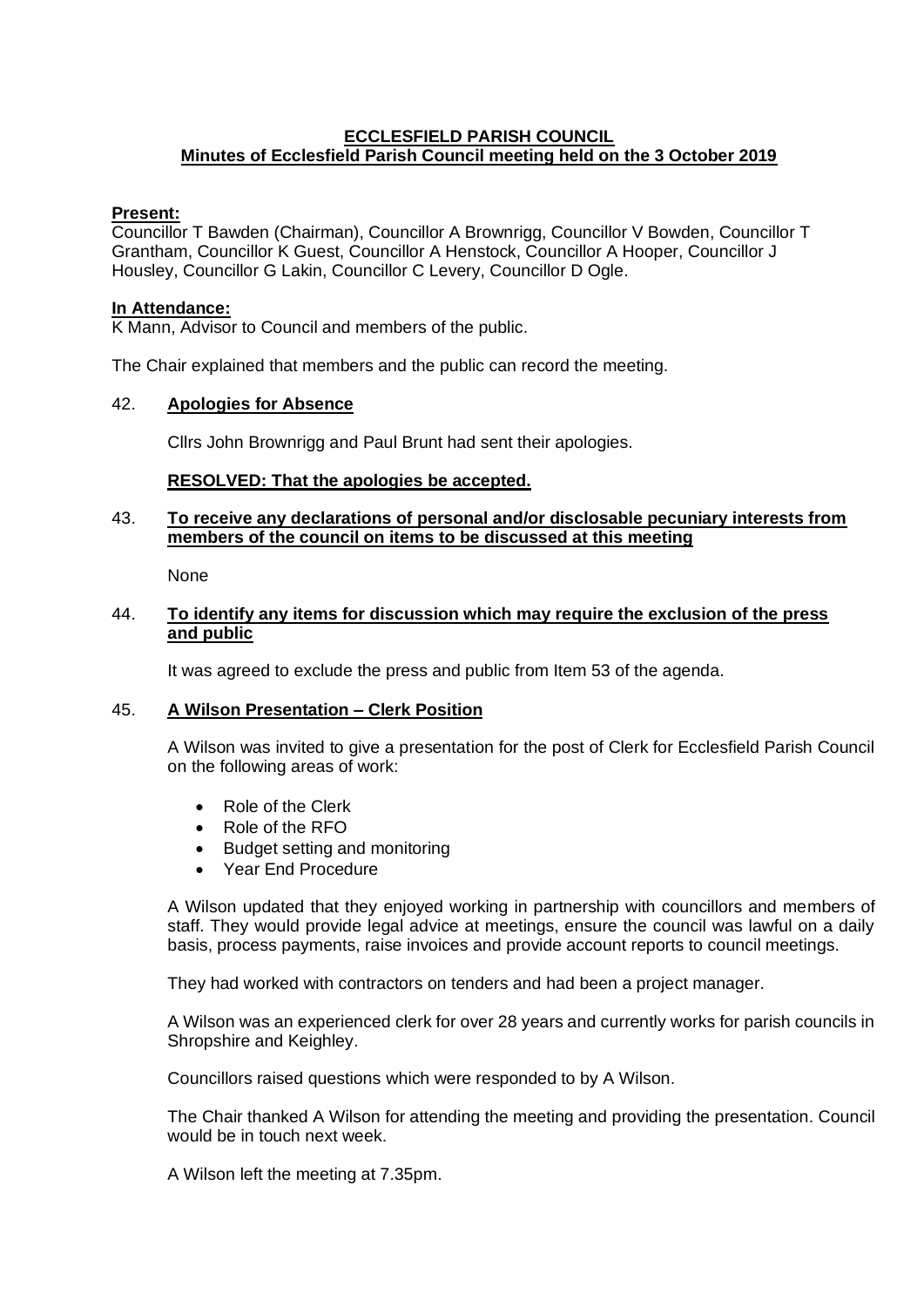# 46. **Public Participation**

A member of the public asked if a member from the Ann Reresby Trust could come into the office to make use of the photocopying facilities free of charge.

#### **RESOLVED: That approval be given for a member from the Ann Reresby Trust make use of the photocopier and the cost be met by the Council from the Admin Budget 2019/20.**

# 47. **Minutes of previous meetings**

## 47.1 **To receive the minutes of the Council meeting held on the 5 September 2019**

The Advisor to Council had received some amendments which were read out at the meeting.

#### **RESOLVED: That the minutes of the Council meeting held on the 5 September 2019 be approved subject to the amendments provided to the Advisor.**

## 47.2 **To consider approval of the minutes of the Staffing Committee meeting held on 5 September 2019.**

The Advisor to Council had received some amendments which were read out at the meeting.

## **RESOLVED: That the minutes of the Staffing Committee meeting held on the 5 September 2019 be approved subject to the amendments provided to the Advisor.**

#### 47.3 **To receive the minutes of the Finance & Premises Committee meeting held on 12 September 2019.**

The Advisor to Council had received some amendments which were read out at the meeting.

Item 42 – There had not been a grant application form submitted in time for the Council meeting. The application would be considered at the Finance Committee meeting on the 10 October 2019.

Item 53 – to amend the item to be SOAR Worker Update and that the Council currently support the SOAR worker and provide £4,000 per annum.

#### **RESOLVED: That**

- **i) the minutes of the Finance & Premises Committee meeting held on the 12 September 2019 be approved subject to the amendments provided to the Advisor;**
- **ii) the Business Rates for Chapeltown Baths be paid, from the current account however the outstanding funds could be drawn down from the Scottish Widows Bank Account as the sale of the baths were a capital item should the current account funds become low before the end of the financial year;**
- **iii) the Financial Risk Assessment be adopted along with the Risk Assessment Form;**
- **iv) the Disposal Policy be approved and adopted;**
- **v) £600 be paid for 5 ingots to be purchased and added to the Chairman's Chain at a cost of £600.00 from the Admin Budget 2019/20;**
- **vi) approval be granted for the grant application from Burncross Action Team for £180.00 from the Grants Budget 2019/20;**
- **vii) to appoint and provide a 2 plus 1 year contract to Facility Management Solutions at a cost £6,000 in year 1 with a 3% increase in years 2 and 3 for the cleaning of the toilets;**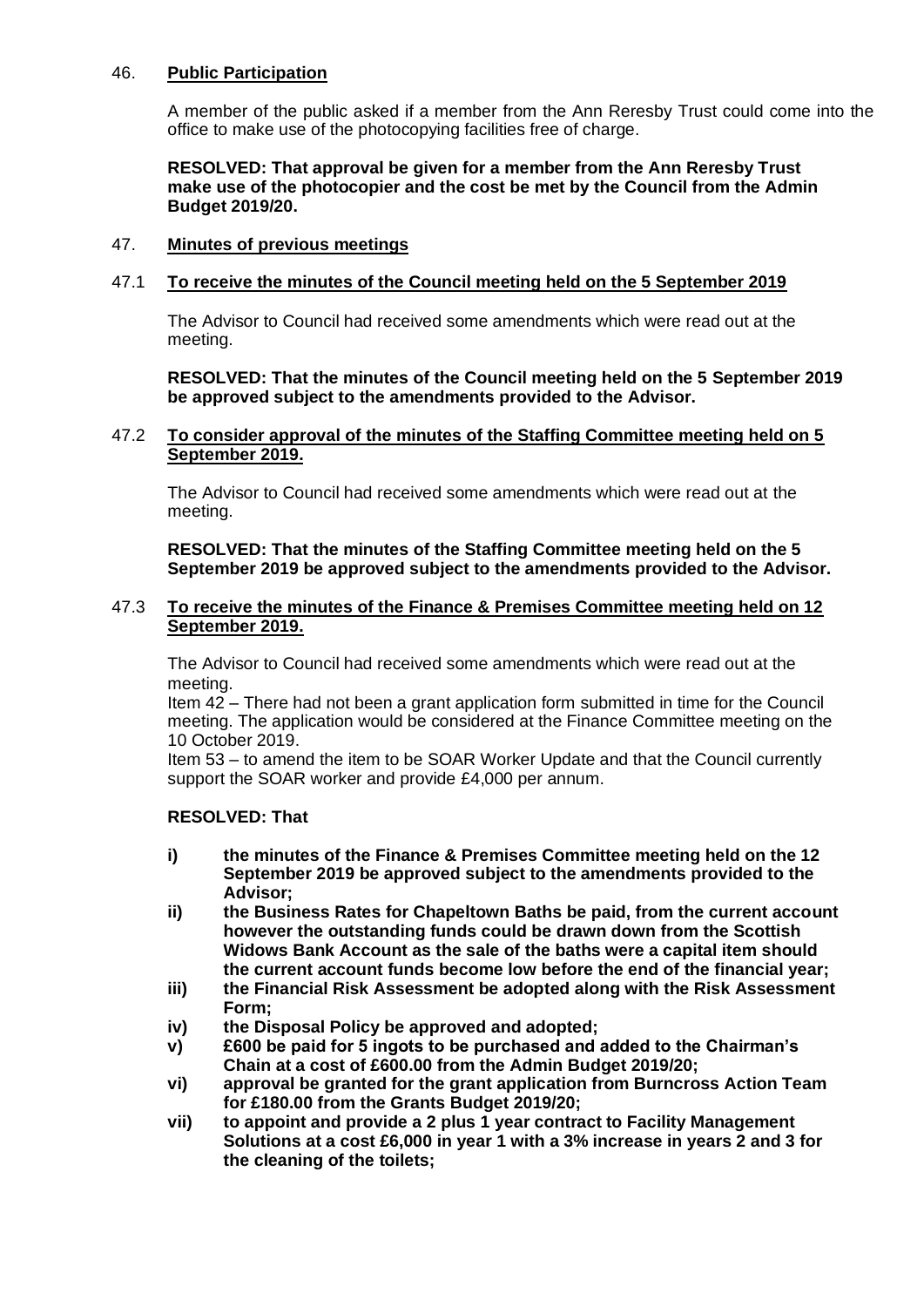- **viii) to appoint and provide a 2 plus 1 year contract to Facility Management Solutions at a cost £2,880 in year 1 with a 3% increase in years 2 and 3 for the maintenance of the Defibrillators;**
- **ix) To appoint and provide a 2 plus 1 year contract to Facility Management Solutions at a cost £480 in year 1 with a 3% increase in years 2 and 3 for the maintenance of the war memorials;**
- **x) The Council purchases a replacement photocopier from Pitney Bowes, a Samung SMART Multipress photocopier with stapling facility at a cost of £2,577 plus a printing and maintenance cost of 0.004p per black copy and 0.035p per colour copy per month; and**
- **xi) 3 flags be purchased, 1 x Union Flag, 1 x England Flag and 1 x Ecclesfield Parish Council Flag, spare flag hooks and 1 additional wall mounted pole at a cost of £125.00 from the Admin budget 2019/20.**

## 47.4 **To consider the minutes of the Planning Committee meeting held on the 19 September 2019**

# **RESOLVED: That**

- **i) The minutes of the Planning Committee meeting held on the 19 September 2019 be approved; and**
- **ii) The Planning Consultation Policy be adopted**
- 47.5 To consider the resignation of Councillor James Swift.

**RESOLVED: That the resignation from the Planning Committee of Councillor James Swift be accepted and no other councillor be appointed to the committee.**

## 47.6 **To consider the minutes of the Staffing Committee meeting held on the 20 September 2019**

Councillors considered the two policies recommended for approval:

Volunteers Policy – it was agreed that an additional bullet point be added to read that vulnerable adults would have someone with them when they work in the council office. Before children work in the office the school would complete the safeguarding and health and safety check.

Training Policy – it was agreed to amend the policy and to add:

2.3 Should the Council pay for training for a councillor and the councillor does not attend the training session (without reasons or apology) the councillor would be expected to cover the costs of the training

2.4 An invoice would be provided to the councillor, should the councillor not pay the invoice within the given period then Finance & Premises Committee would discuss the next stages to reclaim the funds from the councillor.

# **RESOLVED: That**

- **i) the minutes of the Staffing Committee meeting held on the 20 September 2019 be approved;**
- **ii) the Volunteer Policy be adopted: and**
- **iii) the Training Policy be provided to the Finance & Premises committee on the 10 October 2019 for approval.**
- 48. Finance Matters
- 48.1 Bank Balances up to the 31 August 2019

Community Direct Plus Current Account (inc Precept received) £148,281.88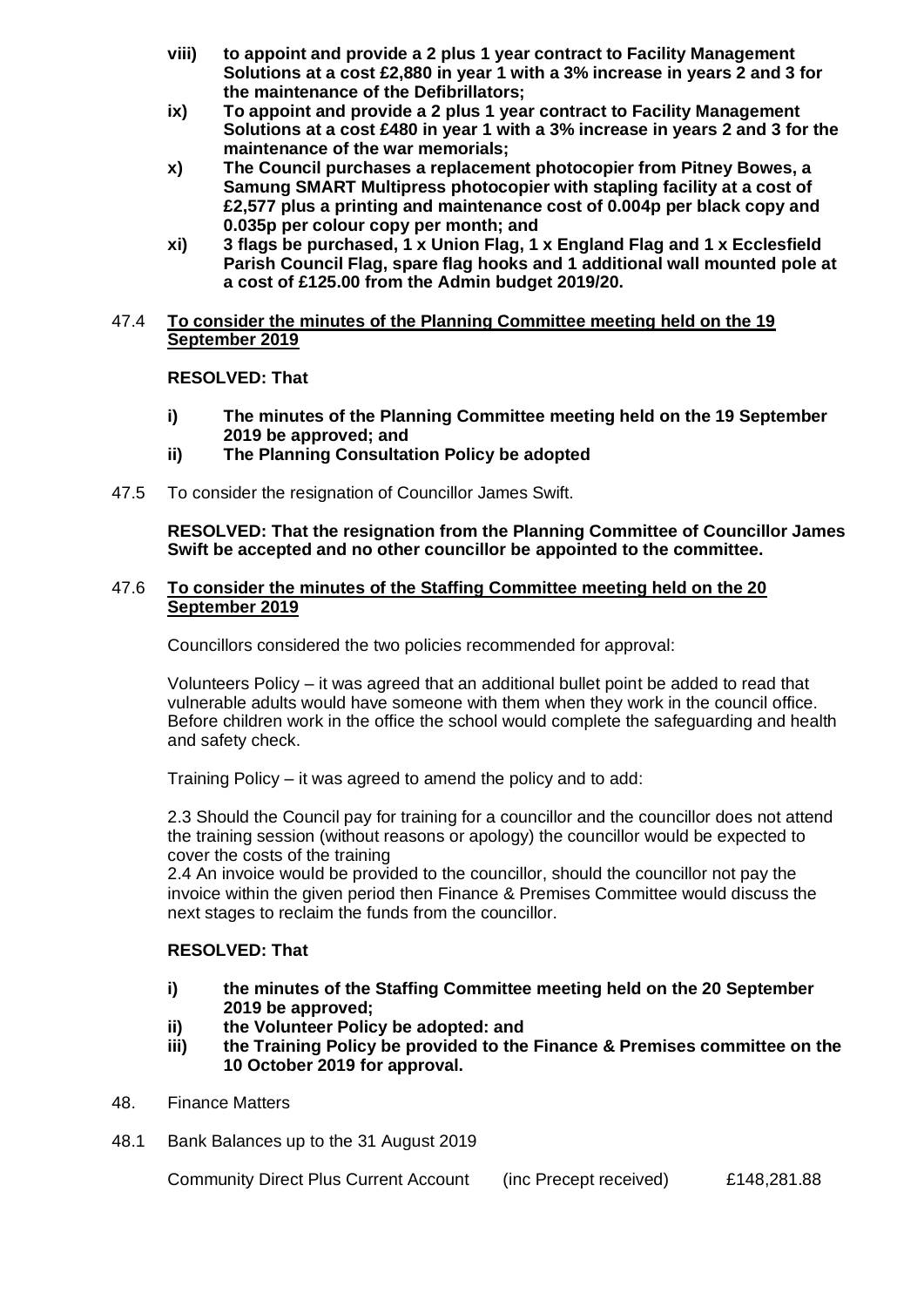Community Direct Plus Imprest Account E 43,111.65 Deposit Bank Account **E** 5,642.04 Scottish Widows Bank Account **E144,834.28** 

It was agreed that two bank accounts be opened as soon as possible, Yorkshire Bank 1 year fixed term deposit account and Lloyds Bank – current bank account. £85,000 be taken from the Current Account and placed in the Lloyds Bank account and £85,000 be taken from the Scottish Widows Bank Account and placed in the 1 year fixed term deposit account with the Yorkshire Bank.

# **RESOLVED: That**

- **i) the Advisor or Proper Officer provide the bank statements to each council meeting for checking the figures presented on the agenda to Council**;
- **ii) a new bank account be opened with Lloyds Bank and £85,000 be deposited from the current account; and**
- **iii) a new 1 year fixed term deposit account be opened with the Yorkshire Bank and £85,000 be deposited from the Scottish Widow Bank Account.**
- 48.2 List of payments and retrospective approval for September 2019 payments

A discussion took place regarding the G Drive which costs the council £5.50 user to use the facility and hold a councillor email address. If a councillor does not use the facility the user can be switched off and council will make a saving. One Drive has the secure shared files currently. G Suite user licence gives councillors secure areas as they sign in with a specific user name and password. Should any changes be made to the current shared drive the IT service contractor would be consulted.

# **RESOLVED: That**

- **i) the list of payments for September 2019 be approved;**
- **ii) Councillors no longer wishing to use the G Suite facility notify the office staff as the charge is £5.50 per user; and**
- **iii) The IT Service Contractor be consulted should any changes to the current shared drive facility be needed**
- 48.3 Budget update 2019/20

The Advisor to Council provided an update on the current budget v spend position.

# **RESOLVED: That the update be noted**

48.4 Update from Cllr Housley on Defibrillators

The councillor had met with new Chair and Secretary and Treasurer of the Rotary Club. They were keen to have a partnership with the Parish Council. A number and positions of any more defibrillators for the Parish area, come to some arrangement for them to purchase additional defibs. Rotary Club did not get much exposure when they provided the defibs initially. There next meeting would be held after 15 November 2019.

# **RESOLVED: That**

- **i) Finance & Premises committee consider how many defibrillators and where they would like additional defibrillators installing, what contribution the PC would be willing to put towards new ones, ensuring the Rotary Club and Parish Council publicise that they are working in partnership; and**
- **iii) the list of where defibrillators are located to be circulated to councillors and put into the parish noticeboards; and**
- **iv) an advert be placed into the Look Local magazine – ½ a page advert detailing where the defibrillators are installed and invite the Rotary Club to provide some editorial for the advert at a cost of no more than £500.00.**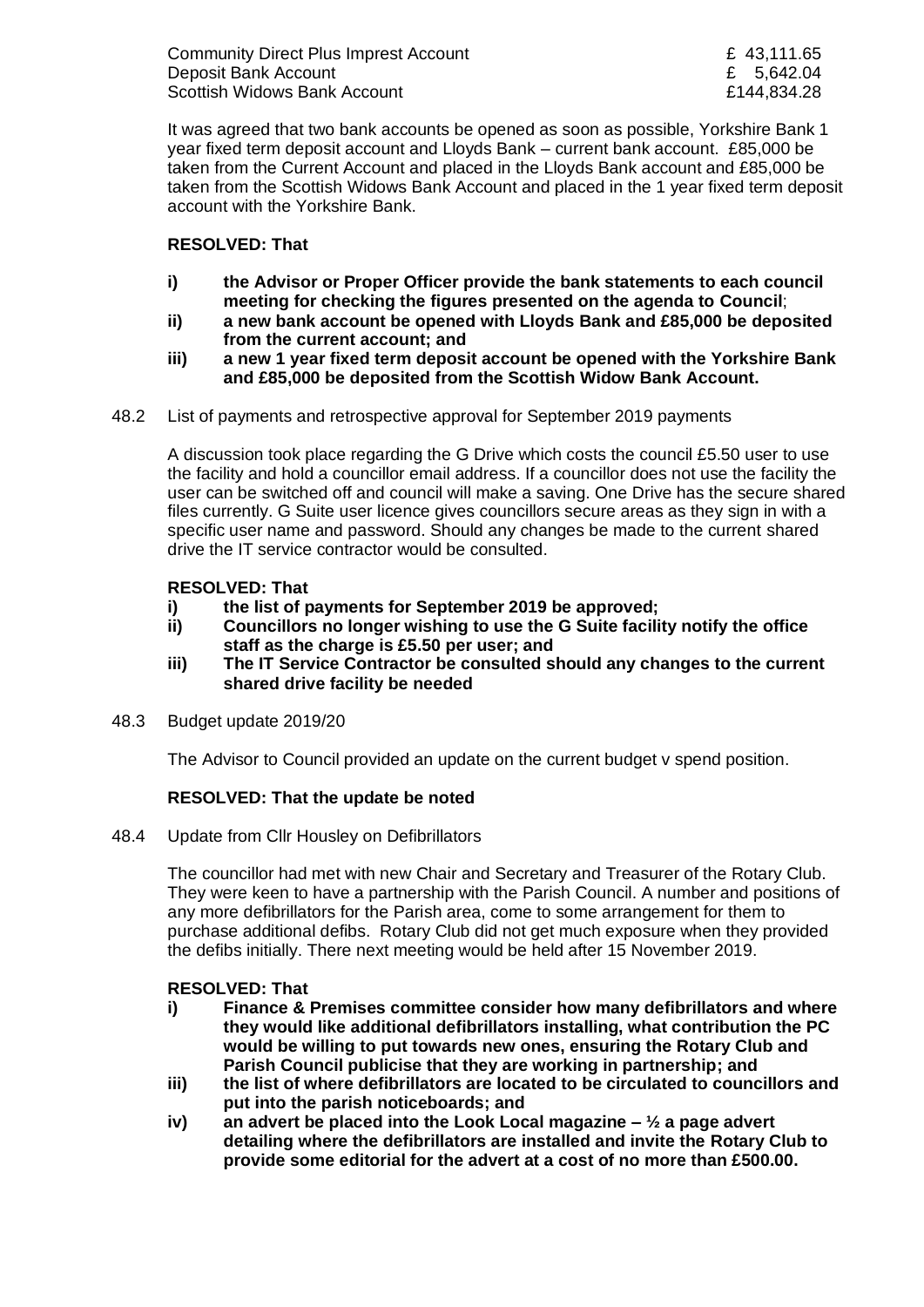## 48.5 VAT repayment

The Advisor to Council provided an updated on VAT reclaimed Jan – March 2019 and April – June 2019.

# **RESOLVED: That the update be noted.**

48.6 To consider purchasing land/property as a capital investment

Should any councillor see any land or property that the council may purchase they would inform the office and the Proper Officer would authorise staff to obtain the details. Councillors would then be furnished with the information and visit the site to feed back to Council.

#### **RESOLVED That should any land or property be seen and for sale the office staff would ask for the information and pass the information on to councillors.**

## 49 **Policies for adoption**

49.1 The draft Health & Safety Policy was available for adoption.

# **RESOLVED That the Health & Safety Policy be approved and adopted.**

## 50 **Correspondence**

# 50.1 **Sheffield City Council update on Payphones**

Councillors received the update from Sheffield City Council about the removal of payphones in the parish area.

# **RESOLVED That the update be noted.**

# 51 **Update from Councillors**

- 51.1 Community Engagement report provided by Cllr Grantham<br>51.2 EPC Implementation Plan Verbal update from the Chairman
- EPC Implementation Plan Verbal update from the Chairman
- 51.3 SCC Standards Committee Verbal update from the Chairman
- 51.4 Ann Reresby Trust update Advert's for this year's grant applications published. Update from Cllr Grantham.
- 51.5 Grenoside Advisory Body report provided by Cllr Hooper
- 51.6 Ecclesfield Welfare Charities update from Cllr Guest at the meeting
- 51.7 Ecclesfield Civil Parish Archiving Project Cllr Housley gave a verbal update. VE Day celebrations to be looked at the next meeting. 29 Oct Chapeltown plaque would be installed. Thursday 10 Oct is the date of the next meeting.
- 51.8 High Green Health Network report provided by Cllr Grantham

# **RESOLVED That the updates from Councillors be noted.**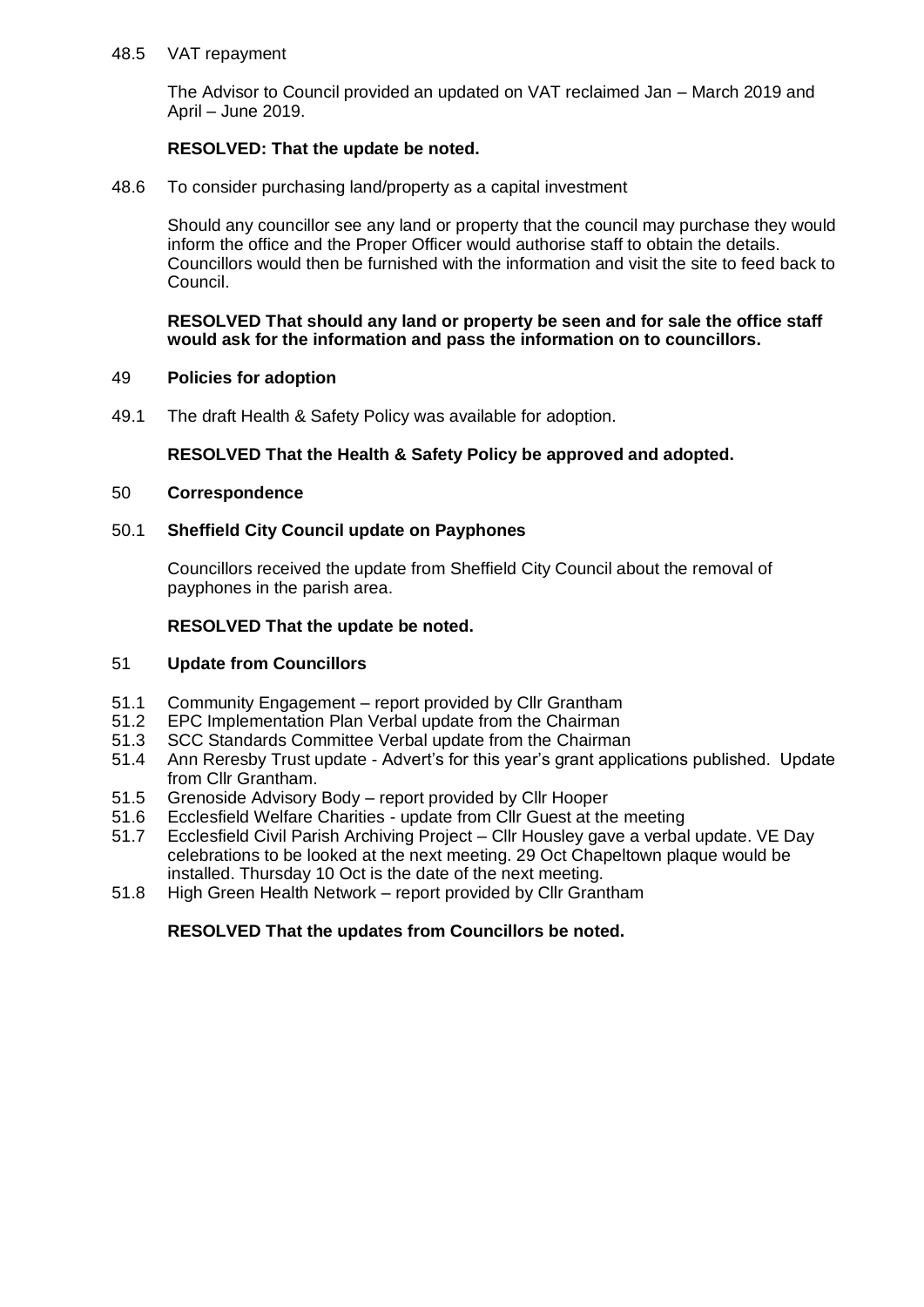# 52 **Councillor Training**

The Ethical Governance Training was very informative and interesting. Thanks to Gillian Duckworth for organising the training. The training explained the councils responsibility around employees. The training sessions help councillors to become better councillors in terms of roles and responsibilities.

A councillor had attended the YLCA Planning training which they felt was very useful.

The Proper Officer had completed the ILCA training and received a certificate. The Admin Officer had started the training but had not, as yet, completed it. Councillor Ogle has not begun his training to date.

## **RESOLVED: That the update be noted.**

## **Council approved moving to Confidential session and asked members of the public to leave the meeting.**

Council agreed to suspend standing orders and continue, after the two and a half hour period, with the meeting.

# 53 **Confidential Matters**

Members of the public left the meeting and the recording of the meeting ceased. The appointment of the Clerk was discussed. The Advisor to council left the meeting.

Item 45 was considered. Council agreed unanimously that the position of Clerk/RFO to the Council would not be filled.

#### **RESOLVED: That candidates for the Clerk/RFO position would be informed that they had been unsuccessful.**

## 54 **Legal Update**

The Advisor to Council had received 170 pages of information from Sheffield City Council of legal advice as requested. An synopsis was provided to Council by the Advisor. The cost to provide the information was £105 plus VAT.

It was felt that the previous Chairman had abused his position and the Advisor was asked to find out if there was something in the previous Standing Orders or Financial Regulations that allowed the Chairman to deal with this matter and approve payment for legal advice of up to £1,000.

It was agreed that a robust grievance procedure must be adopted. A Draft Disciplinary and Grievance Procedure would be considered at the next Staffing Committee meeting.

#### **RESOLVED: That**

- **i) The outstanding invoices for legal advice be paid to Sheffield City Council;**
- **ii) The additional invoice for £105.00 plus VAT be paid;**
- **iii) The Disciplinary and Grievance procedure is reviewed by Staffing Committee on the 18 October 2019; and**
- **iv) A robust grievance procedure and grievance panel is appointed by the Staffing Committee.**

#### 55 **Council office and Community Room**

55.1 To consider room hire charges to Councillors